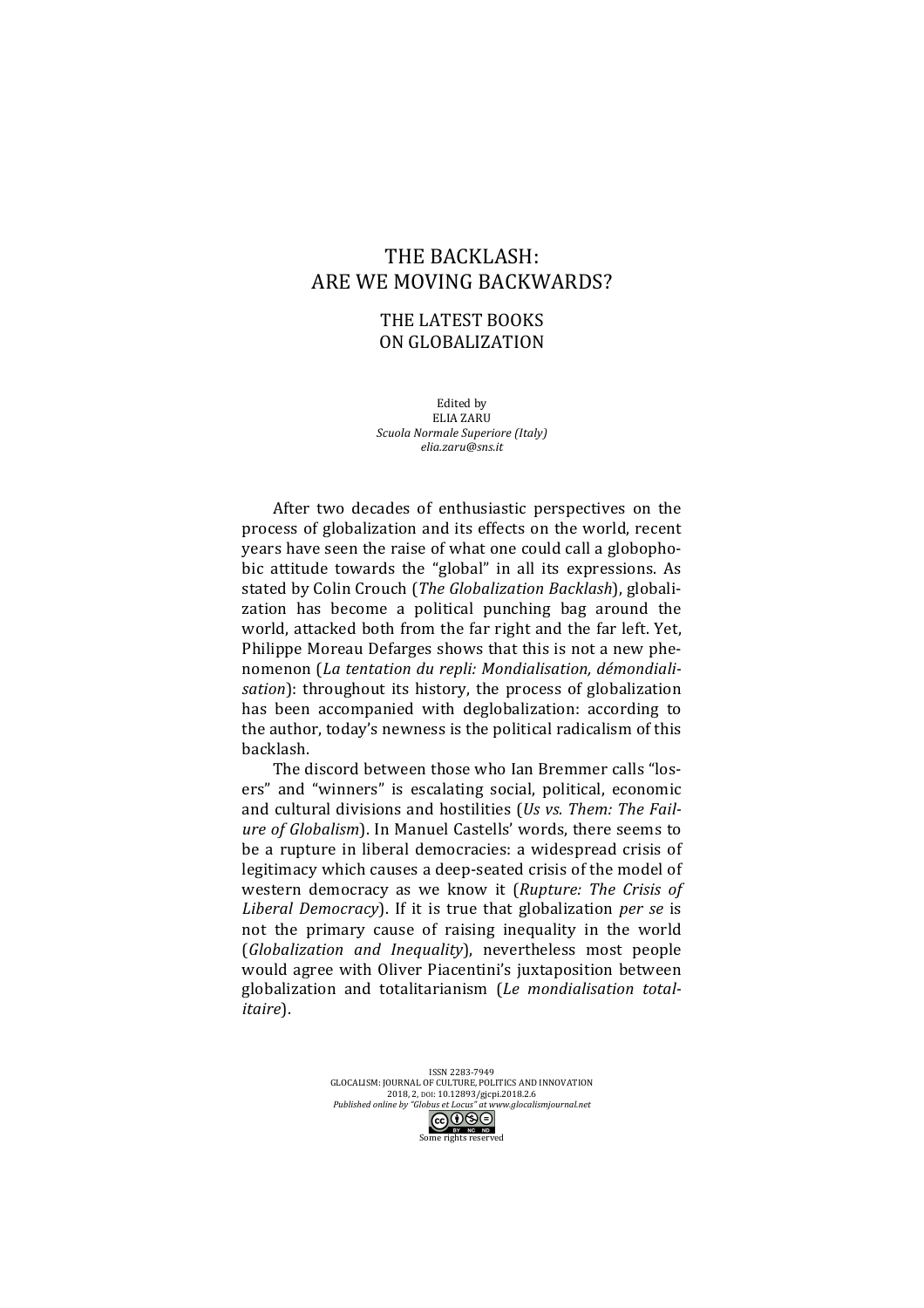ELIA 7ARU

This backlash in globalization proves that such a process is not a teleological necessity. On the other hand, the "moving backwards" is not inevitable either: rather, it all depends on our choices. According to Luigi Paganetto, there still is the possibility to "get globalisation right" and lay the foundations for renewed trust (*Getting Globalization Right*). As stated by Roopinder Oberoi and Jamie Halsall (*Revisiting Globalization*), in order to assert the possibility for greater social equity and integration the concept of globalization has to be reshaped from an amorphous mass of objectives and initiatives to a forward-looking model of clarity and balance. 

## **SELECTED LIST**

J. Agnew (2018), *Globalization and Sovereignty: Beyond*  the Territorial Trap (Lanham: Rowman & Littlefield).

P. Bianchi (2018), 4.0 La nuova rivoluzione industriale (Bologna: Il Mulino).

H. Bjørnstad, H. Jordheim, A. Régent-Susini (eds.) (2018), Universal History and the Making of the Global (London, New York: Routledge).

Y. Boquet (2018), *La mondialisation. Un monde organisé en système* (Dijon: Éditions universitaires de Dijon).

I. Bremmer (2018), *Us vs. Them: The Failure of Globalism* (London: Portfolio).

H. Bude (2018), *The Mood of the World* (Cambridge: Polity).

S. Callens (2018), *Creative Globalization* (Hoboken: Wiley).

A. Campillo (2018), *Mundo, nostros, yo. Ensayos cosmopoliéticos* (Barcelona: Herder Editorial).

M. Castells (2018), *Rupture: The Crisis of Liberal Democracy* (Cambridge: Polity).

V. Cicchelli (2018), *Plural and shared: The Sociology of a Cosmopolitan World* (Leiden, Boston: Brill).

S. Cogolati, J. Wouters (eds.) (2018), *The Commons and a New Global Governance* (Cheltenham: Edward Elgar).

C. Crouch (2018), *The Globalization Backlash* (Cambridge: Polity).

ISSN 2283-7949

GLOCALISM: JOURNAL OF CULTURE, POLITICS AND INNOVATION 2018, 2, DOI: 10.12893/gjcpi.2018.2.6 *Published online by "Globus et Locus" at www.glocalismjournal.net* 

ne rights reserved

 $\overline{2}$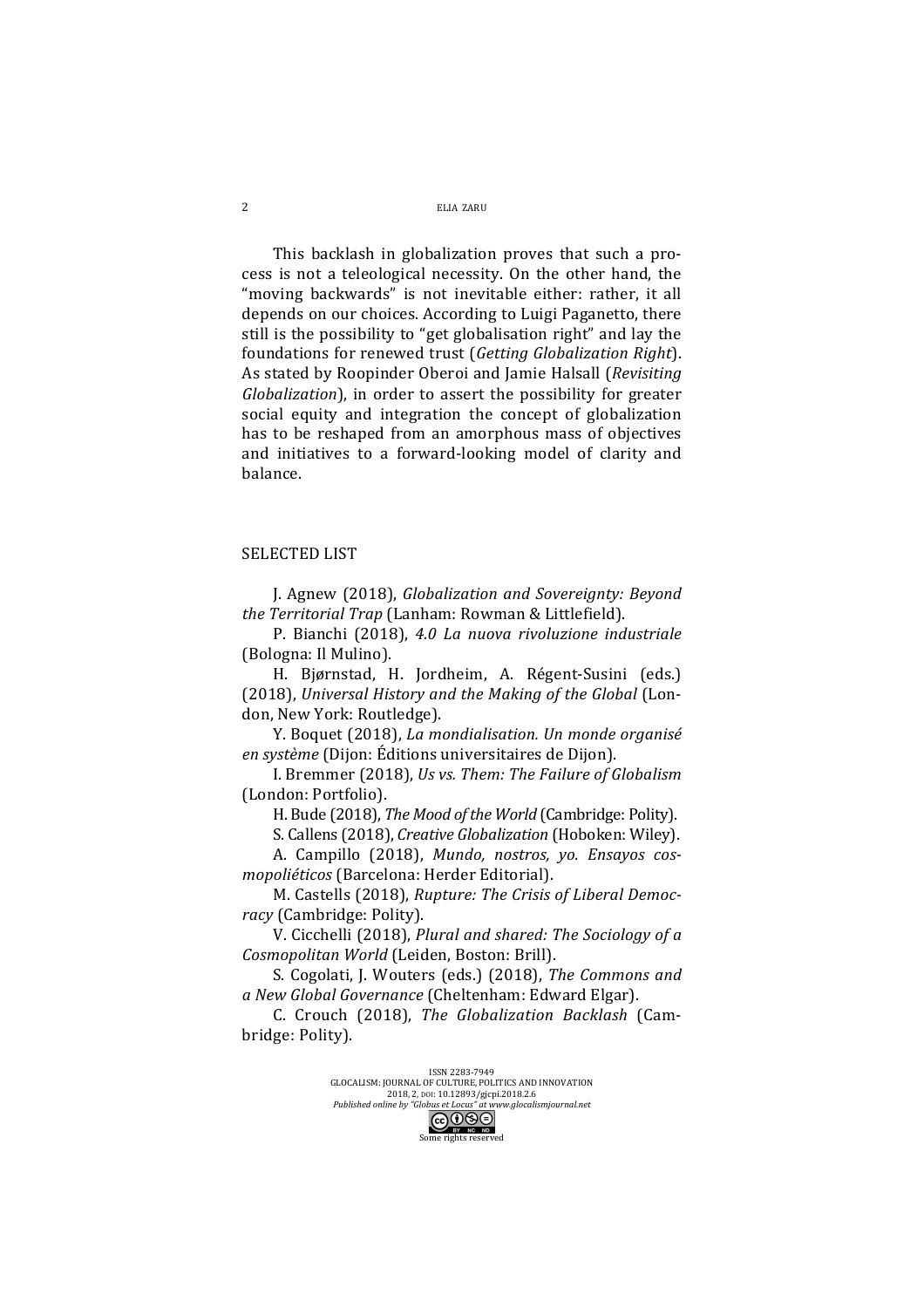S. Das, S. Bhowal, S. Syangbo, A. Roy (eds.) (2018), *Bor*der, Globalization and Identity (Newcastle upon Tyne, UK: Cambridge Scholars Publishing).

S. Dasgupta, J. Nederveen Pieterse (2018), *Politics of Globalization* (Thousand Oaks: Sage Publications).

M. Duffield (2018), Post-Humanitarianism: Governing *Precarity in the Digital World* (Cambridge: Polity).

T. Falola, K. Kalu (eds.) (2018), *Africa and Globalization* (London: Palgrave Macmillan).

T. Haas, H. Westlund (eds.) (2018), *In the Post-Urban World* (London, New York: Routledge).

S.V. Hariharan, R. Tandon, N. Hatti (2018), *Globalization Syndrome* (Delhi: B.R. Publishing Corporation).

E. Helpman (2018), *Globalization and Inequality* (Cambridge, MA: Harvard University Press).

N. Jinda, K. Kumar (2018), *Global Politics. Issues and Perspectives* (Thousand Oaks: Sage Publications).

M.K. Joshi, J.R. Klein (2018), *Global Business* (Oxford: Oxford University Press).

R. Kloosterman, V. Mamadouh, P. Terhorst (eds.) (2018), *Hanbook of the Geographies of Globalization* (Cheltenham: Edward Elgar).

G. Lachapelle, P. Oñate (eds.) (2018), *Borders and Margins. Federalism, Devolution and Multi-Level Governance* (Leverkusen: Barbara Budrich Publishers).

B. Latour (2018), *Down to Earth. Politics in the New Climatic Regime* (Cambridge: Polity).

G. Lucas (2018), *The Essence of Globalization* (New York: Clanrye International).

S. Maswood (2018), *Revisiting Globalization and the Rise* of Global Production Networks (London: Palgrave Macmillan).

P. Moreau Defarges (2018), *La tentation du repli: Mondialisation, démondialisation (XVe-XXle siècles)* (Paris: Odile Jacob).

R. Oberoi, J. Halsall (eds.) (2018), *Revisiting Globaliza*tion (Berlin, New York: Springer).

C. Oldani, J. Wouters (eds.) (2018), *The G7, Anti-Globalism and the Governance of Globalization* (London, New York: Routledge).

L. Paganetto (ed.) (2018), *Getting Globalization Right* (Berlin, New York: Springer).

> ISSN 2283-7949 GLOCALISM: JOURNAL OF CULTURE, POLITICS AND INNOVATION 2018, 2, DOI: 10.12893/gjcpi.2018.2.6 *Published online by "Globus et Locus" at www.glocalismjournal.net*<br>  $\boxed{\mathbb{cc} \mathbf{0} \mathbb{S}^{\square}}$ he rights reserved